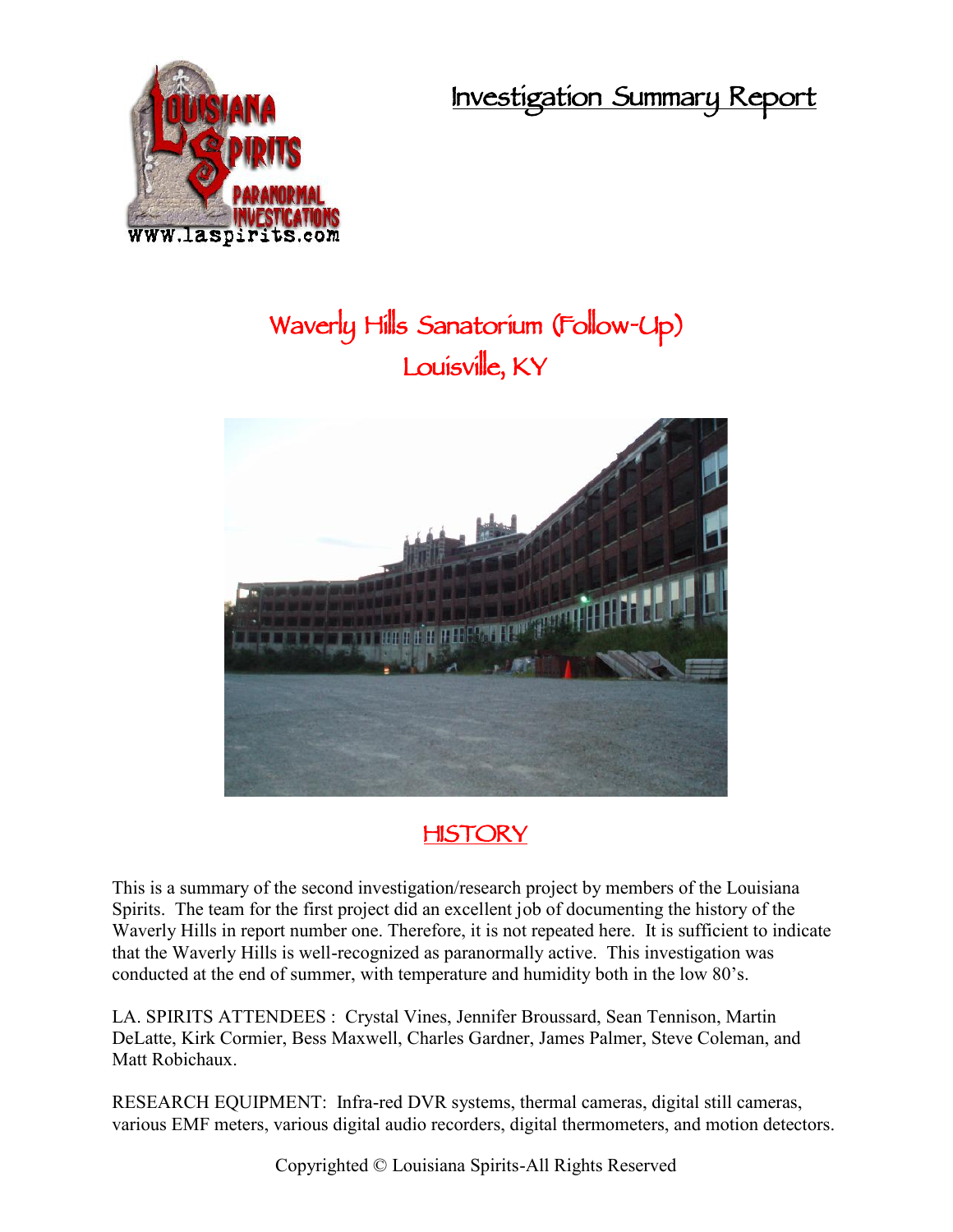#### **PERSONAL EXPERIENCES**

Spontaneous events have played a part in parapsychological research and will continue to do so, even though the individual reports of them cannot produce conclusive reliability. Human testimony is fallible, and the paranormal element is difficult to identify with finality. In large numbers of cases, however, the importance of individual or personal variations, even inaccuracies and mistakes, diminishes, while common aspects stand out and general trends more evident. These personal/spontaneous events are therefore very important to the over-all body of knowledge and may indicate where new specific or general research is needed.

Bess Maxwell : Crystal Vines and I were in room 502, and both of us felt queasy and light headed. James Palmer came in, but was unable to experience the sensation. On the fourth floor, the three of us collectively heard distinct footsteps at the end of the hallway . No other individuals were found to be, or have been at the time of perception, in this location.

Crystal Vines : While on the fourth floor with Bess Maxwell and James Palmer, I observed a shadow figure lean out of a doorway, and quickly retreat back in.

James Palmer : While investigating with Crystal Vines and Bess Maxwell, I felt that I was touched on the right shoulder, when neither of the other two could have touched me without being seen. There were no objects in the immediate area that could have caused the sensation.

Jennifer Broussard : A small group of us, along with a security guard named Mike, were on the fourth floor, attempting to observe any shadow people. I thought I saw a form pass in front of a light coming from a doorway at the end of the hallway. I thought it might be tree limbs outside a window causing a shadow, so I went to investigate. Just as I neared the lit doorway, I saw movement in the room immediately to my right. I looked in and observed a shadow form, size and shape of an adult human move across the room into a small doorway. I immediately went into the room, a bathroom with only the one doorway in or out, no other exit. There was no one in there.

Martin DeLatte : We were attempting to get the spirit of a small boy named Timmy to move a ball, on the third floor. Our radio kept coming on with the word "hello" and other sounds not consistent with the voices of other investigators, who also said they were not on the air at the time. When gathering EVP, loud bangs were coming from empty rooms down the hall. When we arrived to verify that they were indeed empty, the banging noises, along with moans, moved back to the room area where we had just left. On the 5th floor, a white, floating form was seen just outside room 502. While packing to leave, a distinct tug was felt on my shirt, with no one near.

Sean Tennison: At various times, in areas where no one was present, I heard voices consistent with children and female voices. Strange growling noises were heard in the tunnel. I had something touch the little finger of my left hand while walking on the fourth floor. Also on the fourth floor, I heard a sound and turned to investigate. In one room, I saw a shadow figure partially obscured by a door. When I looked, the form retreated into the room and could not be found.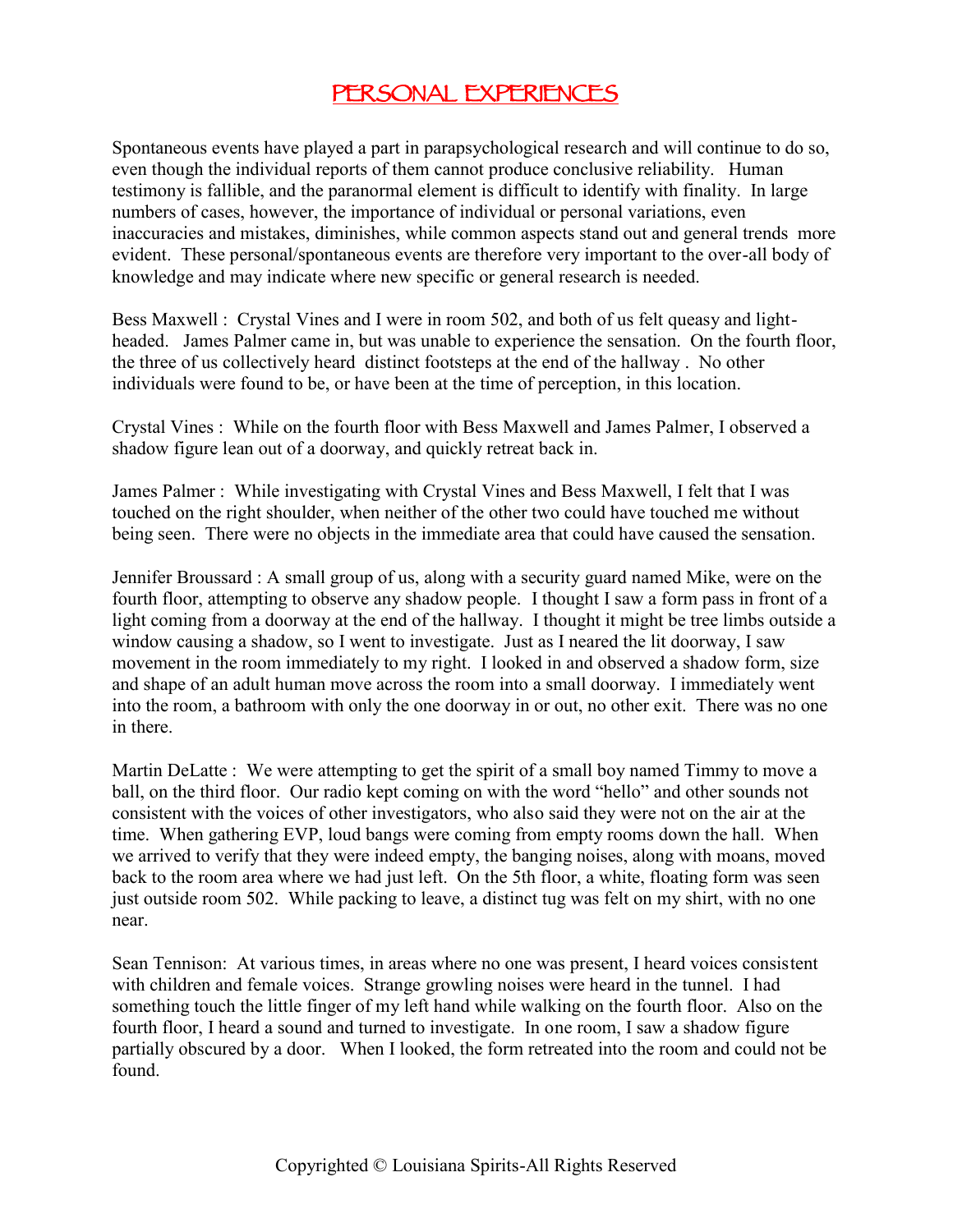# **ANALYSIS**

VISUAL DATE: No anomalous phenomena were recorded on video or still photography. Thermal heat imaging also failed to yield anomalous phenomena.

ENVIRONMENTAL: No anomalous data was gather by thermometer, motion detection, or EMF readings.

AUDIO : (Electronic Voice phenomenon)

In the above spontaneous phenomenon section, a reference is made to a radio voice, which was also captured on digital audio. Matt Robichaux and Martin DeLatte were attempting to interact with the spirit of a small boy named Timmy who is known to have interacted with investigators and researchers at other times. In trying to get Timmy to interact, one of the radios came on several times with the voice saying "Hello". As this is a radio, it could have been by natural causes, but no other researcher was on the air at the time. And this voice seemed to come on at the times Timmy was requested to interact with the investigators. I will leave each to his or her own interpretation of the phenomenon, and its unique timing.

On the fifth floor, the same two investigators recorded otherwise unheard foot steps on the hard surface flooring.

Throughout the investigation, several audio recordings of "strange sounds" were made throughout the building. Due to the age and condition of the building, no actual determination of the source of the sounds can be made, and it can only be acknowledged that the investigators did not know the source of the sounds that were recorded, either.

Anomalous Voices: The following transcripts are from EVPs recorded by Martin DeLatte, in the presence of Matt Robichaux:

1. What was originally perceived as an anomalous breath, when slowed and amplified, yields a soft voice with the message "Go back".

2. In conversation with Matt, a voice is recorded saying "I am a man", and the comments "What man?".

3. In what was perceived as screams, when slowed and amplified, turned into to 2 messages. The first is a soft male voice, "Help us". The second words are readily discernible as the same voice, but to a noise from the old building, is open to translation, and therefore, is not posted speculatively.

4. EVP number 5 also includes investigator Jennifer Broussard who asks if any one is present. The actual answer is open to one of two interpretations, either "Well, yeah!", or possibly, "Hell, yeah!".

# **CONCLUSION**